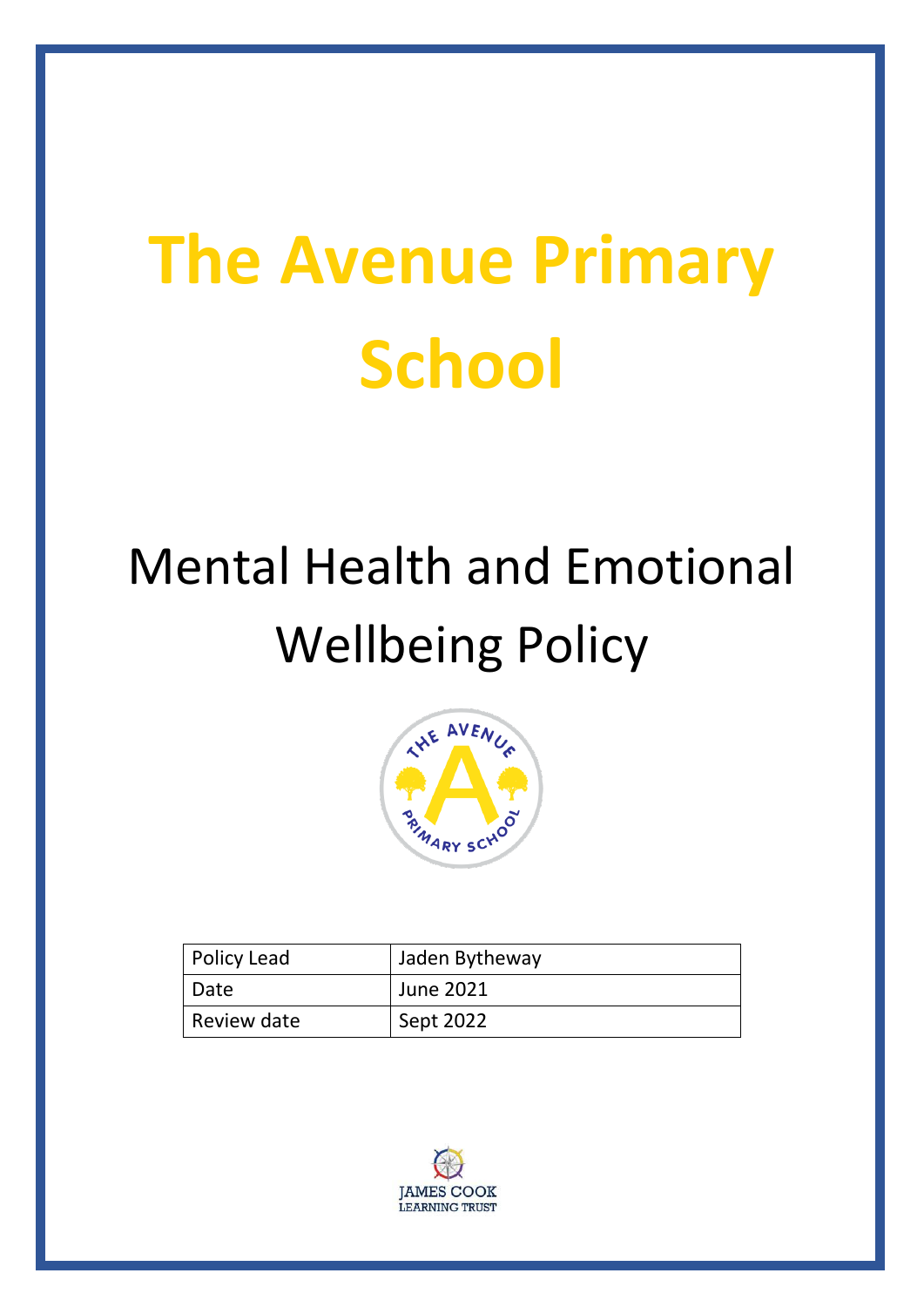This policy was written in consultation with staff and professionals involved in mental health and wellbeing.

#### **Policy Statement**

At The Avenue Primary School, we are committed to supporting the emotional health and wellbeing of our pupils and staff.

We have a supportive and caring ethos and our approach is respectful and kind, where each individual and contribution is valued.

At our school, we know that everyone experiences life challenges that can make us vulnerable and at times, anyone may need additional emotional support. We take the view that positive mental health is everybody's business and that we all have a role to play.

At our school we:

- help children to understand their emotions and feelings better
- help children feel comfortable sharing any concerns or worries
- help children socially to form and maintain relationships
- promote self-esteem and ensure children know that they count
- encourage children to be confident and 'dare to be different'
- help children to develop emotional resilience and to manage setbacks

We promote a mentally healthy environment through:

- Promoting our school values and encouraging a sense of belonging
- Promoting pupil voice and opportunities to participate in decision-making
- Celebrating academic and non-academic achievements
- Providing opportunities to develop a sense of worth through taking responsibility for themselves and others
- Providing opportunities to reflect
- Access to appropriate support that meets specific needs

We pursue our aims through:

- Universal, whole school approaches
- Support for pupils going through recent difficulties including bereavement
- Specialised, targeted approaches aimed at pupils with more complex or long-term difficulties including attachment disorder

#### **Scope**

This policy should be read in conjunction with both our Medical policy and SEND policy in cases where pupils' mental health needs overlap with these. This policy should also be read in conjunction with policies for Behaviour and PSHE, and sits alongside Child Protection procedures.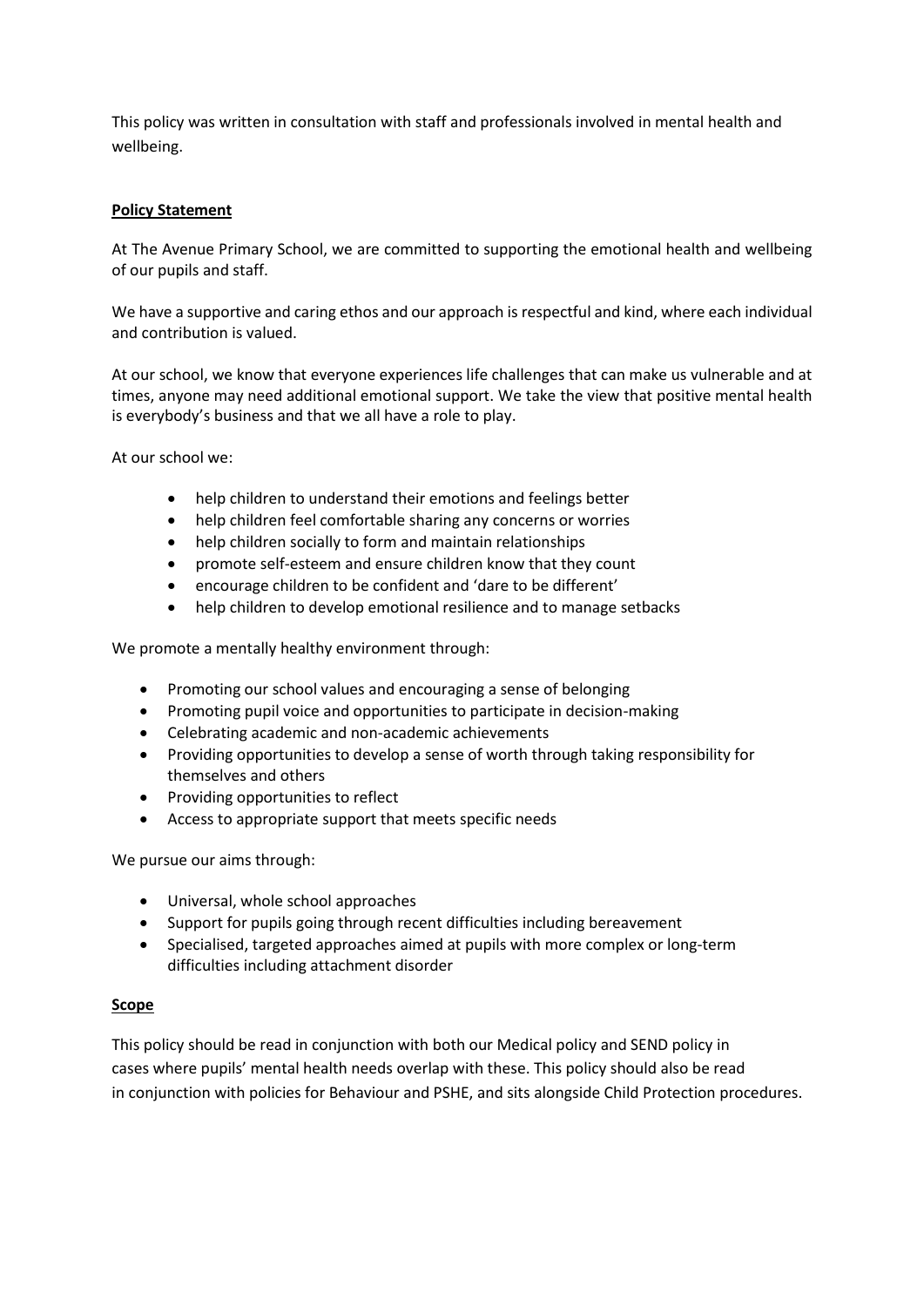#### **Lead Members of Staff**

Whilst all staff have a responsibility to promote the mental health of students, staff with a specific, relevant remit include:

Mrs Jayne Gibson – Designated Safeguarding Lead/ Head of School Mrs Emma Watson- Designated Safeguarding Lead/ Head Teacher Miss Jaden Bytheway - Designated Safeguarding Lead/ Pastoral Lead Lucy Owens - Designated Safeguarding Lead /Teacher

# **PSHE curriculum at The Avenue**

The skills, knowledge and understanding needed by our students to keep themselves mentally healthy and safe are included as part of our developmental PSHE curriculum called Jigsaw. Jigsaw combines PSHE, emotional literacy, mindfulness, social skills and SMSC (Spiritual, Moral, Social and Cultural) development.

All of the pieces of learning are brought together to form a cohesive picture, helping children to know and value who they really are and understand how they relate to other people in this everchanging world. The Jigsaw programme from Nursery to Year 6 ensures that we teach children about mental health and emotional wellbeing in a safe and sensitive manner.

# **Targeted support**

The school will offer support through targeted approaches for individual pupils or groups of pupils, which may include:

- Wellbeing sessions with Miss Bytheway
- Therapeutic activities with Miss Bytheway including Art, Lego and relaxation/ mindfulness techniques
- Practising certain skills with Miss Bytheway, to help children feel more confident in a particular subject area
- Managing feelings using resources e.g. 'worry monsters'

# **Signposting**

We will ensure that staff, pupils and parents are aware of what support is available within our school and how to access further support.

The Avenue Primary School work in partnership with Middlesbrough and Stockton Mind. Middlesbrough and Stockton Mind delivers emotional support to children and young people aged between 5 and 16 years old through their Schools In Mind Service.

# **Identifying needs and Warning Signs**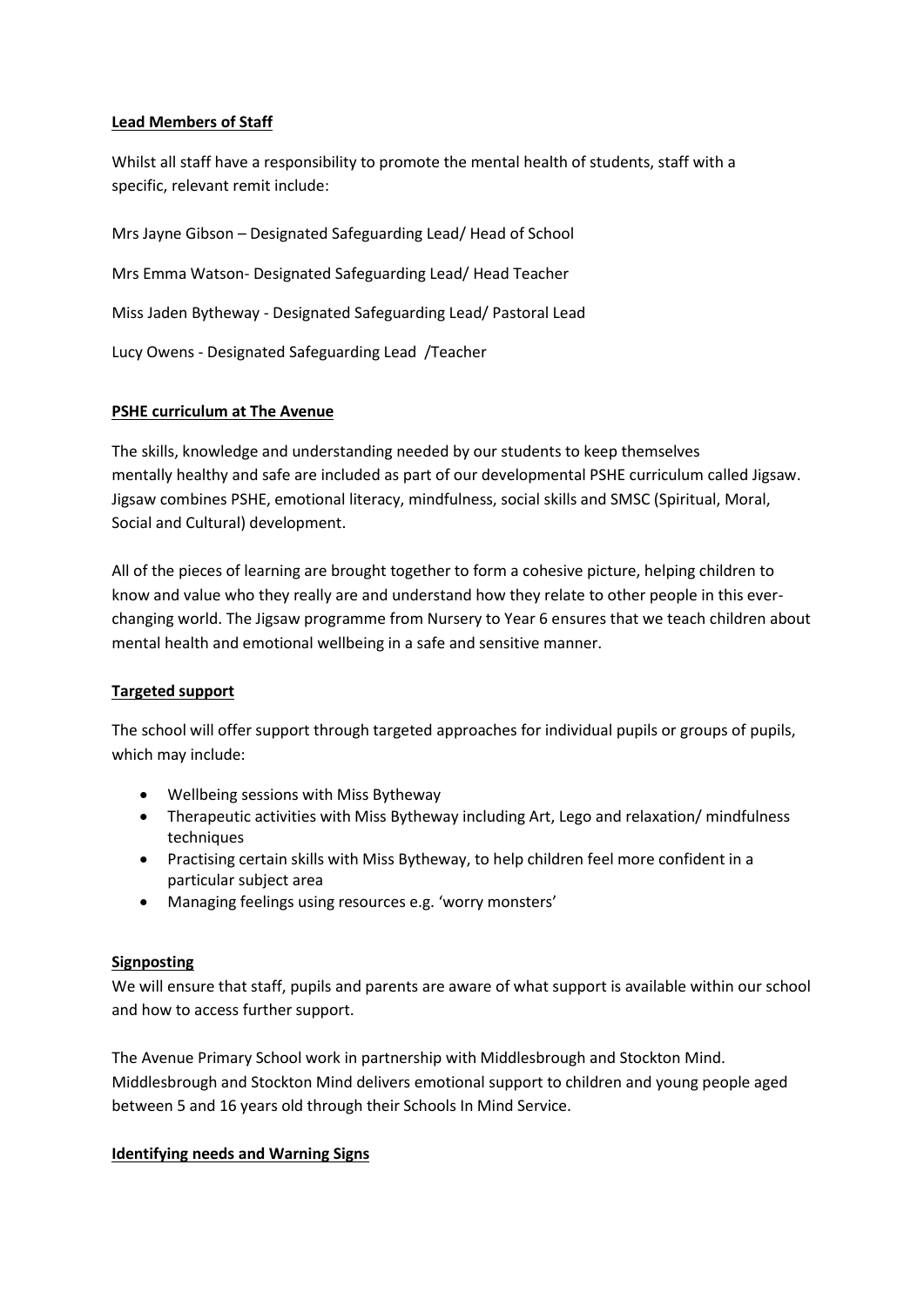A member of the Safeguarding team meets with class teachers every half term to track their pupils, aimed at identifying a range of possible difficulties including:

- Attendance
- Punctuality
- Relationships
- Approach to learning
- Physical indicators
- Negative behaviour patterns
- Family circumstances
- Recent bereavement
- Health indicators

These are colour coded to aid identification and the level of concern. The safeguarding team meet to discuss these children and decide on appropriate actions/ next step. Each child is reviewed every half-term.

School staff may also become aware of warning signs, which indicate a student is experiencing mental health or emotional wellbeing issues. These warning signs should always be taken seriously and staff observing any of these warning signs should communicate their concerns with Miss Bytheway our Pastoral Lead or the Head of School.

Possible warning signs include:

- Becoming socially withdrawn
- Changes in activity and mood
- Changes in eating
- Signs of a sleeping issue evident in school
- Talking or joking about self-harm or suicide
- Expressing feelings of failure, uselessness or loss of hope
- Repeated physical pain or nausea with no evident cause
- An increase in lateness or absenteeism

# **Working with Parents**

In order to support parents we will:

- Highlight sources of information and support about mental health and emotional wellbeing on our school website
- Share and allow parents to access sources of further support e.g. parent workshops
- Ensure that all parents are aware of who to talk to and how to get help, if they have concerns about their child
- Make our emotional wellbeing and mental health policy easily accessible to parents on the school website
- Share ideas about how parents can support positive mental health in their children
- Keep parents informed about the mental health topics their children are learning about as part of the PSHE Jigsaw scheme.

# **Working with other agencies and partners**